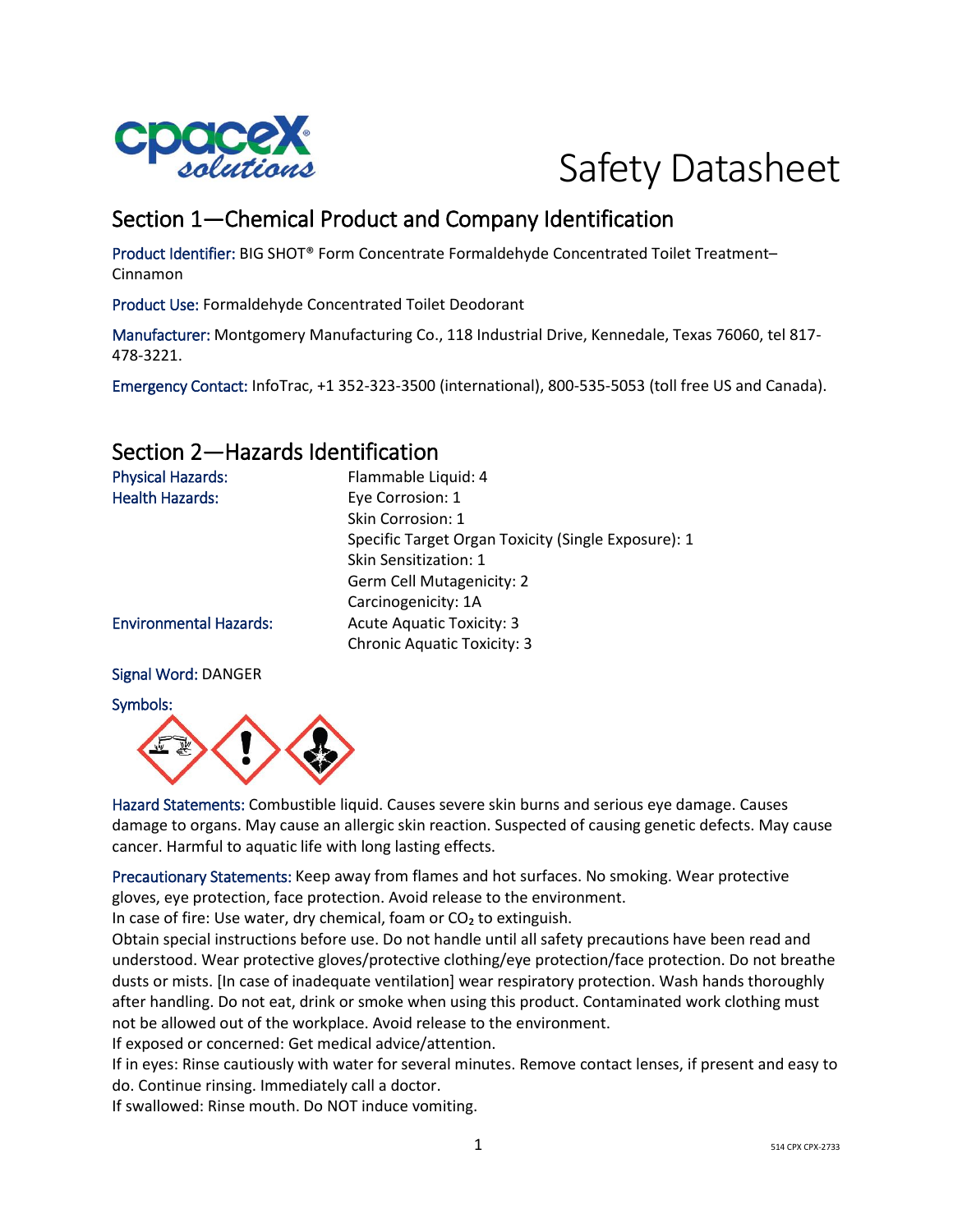If on skin (or hair): Take off immediately all contaminated clothing. Rinse skin with water/shower. Wash contaminated clothing before reuse. If skin irritation or rash occurs: Get medical advice/attention. Wash contaminated clothing before reuse.

If inhaled: Remove person to fresh air and keep comfortable for breathing. Immediately call a doctor. If experiencing respiratory symptoms: Call a poison center/doctor.

Store locked up. Store in a well-ventilated place. Keep cool.

Dispose of contents and container in accordance with local, regional, national, international regulations.

#### Other Hazards: None found.

#### Unknown Ingredients: N/D

### Section 3—Information on Ingredients

| <b>Ingredient Name</b>                                       | Ingredient<br>Percentage | Ingredient CAS<br>No |
|--------------------------------------------------------------|--------------------------|----------------------|
| The exact chemical identities and percentages of composition |                          |                      |
| have been withheld as a trade secret.                        |                          |                      |

## Section 4—First Aid Measures

Skin contact: If on skin or hair: Take off immediately all contaminated clothing. Rinse skin with water or shower. Wash contaminated clothing before reuse. Immediately call a doctor.

Eye contact: If in eyes: Rinse cautiously with water for several minutes. Remove contact lenses, if present and easy to do. Continue rinsing. Immediately call a doctor.

Ingestion: If swallowed: Rinse mouth. DO NOT induce vomiting. Immediately call a doctor.

Inhalation: If inhaled: Remove person to fresh air and keep comfortable for breathing. Immediately call a doctor.

Most important symptoms/effects, acute and delayed: If exposed or concerned: Get medical advice/attention.

Indication of immediate medical attention/special treatment: N/D

## Section 5—Fire-Fighting Measures

Suitable extinguishing media: Foam, carbon dioxide, dry chemical or water fog.

Specific hazard arising from chemicals: Cool container with water spray or fog to help absorb escaping fumes. Evacuate affected area. Stay upwind and avoid contact with smoke and fumes. If contact cannot be avoided wear personal protective equipment (See "personal Protective Equipment section".) including chemical splash goggles and air mask with breathing supply. Run-off from fire control may cause pollution.

Special equipment and precautions: Wear suitable respiratory equipment when necessary

### Section 6—Accidental Release Measures

Personal precaution, protective equipment, emergency procedures: Avoid contact with skin and eyes. Do not ingest. Do not inhale. Wear Personal Protective Equipment (refer to section 8).

Methods and material for containment and clean up: Avoid release to environment. Collect spillage. Review Fire and Explosion Hazards and Safety Precautions before proceeding with clean-up. Use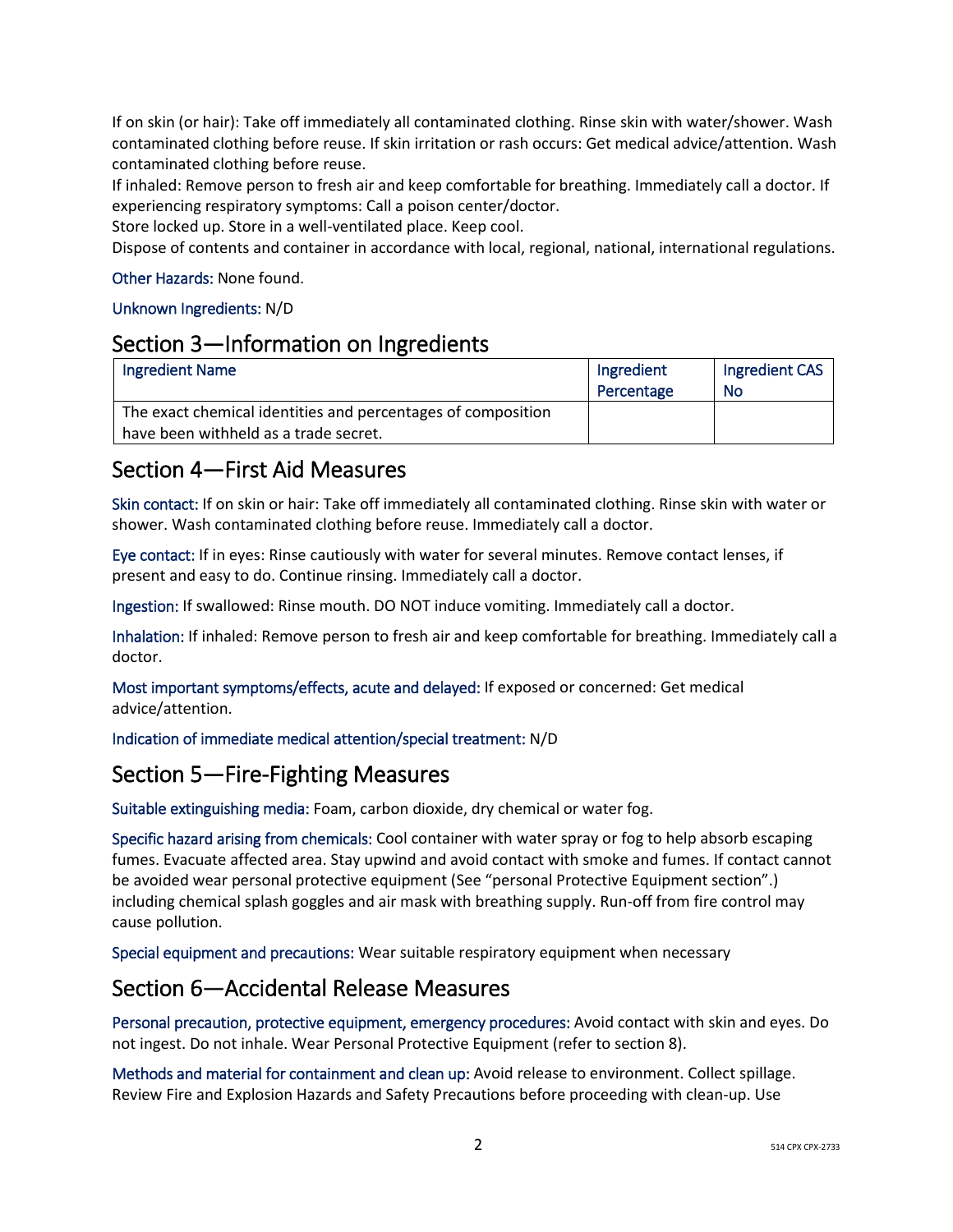appropriate personal protective equipment during clean up. Wear self-contained breathing apparatus and chemical-proof suit. Soak up small spills with earth, sand, or other noncombustible absorbent material and remove in covered containers. Dike large spills and neutralize with dilute solutions of ammonia, sodium sulfite, or sodium bisulfite and remove. Flush area with plenty of water. Comply with Federal, State, and local regulations on reporting releases.

# Section 7—Handling and Storage

Precautions for safe handling: Wash thoroughly after handling, especially before eating, drinking, smoking or using restroom facilities. Wash goggles and gloves. Launder contaminated clothing. Do not swallow. Do not get in eyes. Do not inhale mists or vapors.

Cautions for safe storage: Store locked up.

Incompatibilities: Strong oxidizing agents.

## Section 8—Exposure controls/personal protection

#### Exposure Limits:

Ingredient 2: OSHA PEL 0.75 ppm, 0.92 mg/m<sup>3</sup>, 8 Hr. (TWA). ACHIH TLV: Ceiling: 0.3 ppm, 0.37 mg/m3, A2.

Ingredient 3: OSHA PEL 200 ppm, 260 mg/m3- 8 Hr. (TWA-Skin). ACHIH TLV: 200 ppm, 262 mg/m3 Hr (TWA)

Specific Engineering: Not established.

Individual protective equipment and measures: Eye Protection: Prevent eye contact. Wear chemical splash goggles or similar eye protection if the potential exists for eye contact. Skin Protection: Avoid skin contact. Wear Butyl rubber or neoprene gloves to prevent contact. Launder contaminated clothing before re-use. Respiratory Protection: Full face respirator with formaldehyde cartridges when vapor concentration is 1-10. Self-contained breathing apparatus when concentration is 10-100. General Hygiene: Wash hands after handling. Other Protective Clothing or Equipment: Eye wash fountain and safety shower in area.

### Section 9—Physical and Chemical Properties

| <b>Physical State: Liquid</b>                     | Flammability (solid, gas): Not Flammable    |
|---------------------------------------------------|---------------------------------------------|
| Color: Blue                                       | Vapor Pressure (mmHg): 23-26 mm Hg@77 °F    |
| Odor: Characteristic odor                         | Vapor Density (air= 1): >1                  |
| Odor Threshold: N/D                               | Relative Density: 1.05-1.10                 |
| pH: 5.5-6.0                                       | Solubilities: In water: completely miscible |
| Melting point/freezing Point: Polymerizes and     | Partition Coefficient: N/D                  |
| separates below 320 °F                            |                                             |
| Initial Boiling Point and Boiling Range: 212 °F   | Auto-Ignition Temperature: N/D              |
| Flash Point: >150 °F TCC (EST)                    | Decomposition Temperature: N/D              |
| Evaporation Rate: >1                              | Viscosity: N/D                              |
| Upper/Lower Flammability or Explosive limits: N/D |                                             |

## Section 10—Stability and Reactivity:

| Chemical Stability: Stable                   | Condition to Avoid: High heat, flames and sparks. |
|----------------------------------------------|---------------------------------------------------|
| Reactivity: No specific reactivity test data | Possibility of Hazardous Reaction: Hazardous      |
| available for this mixture.                  | Polymerization: will not occur.                   |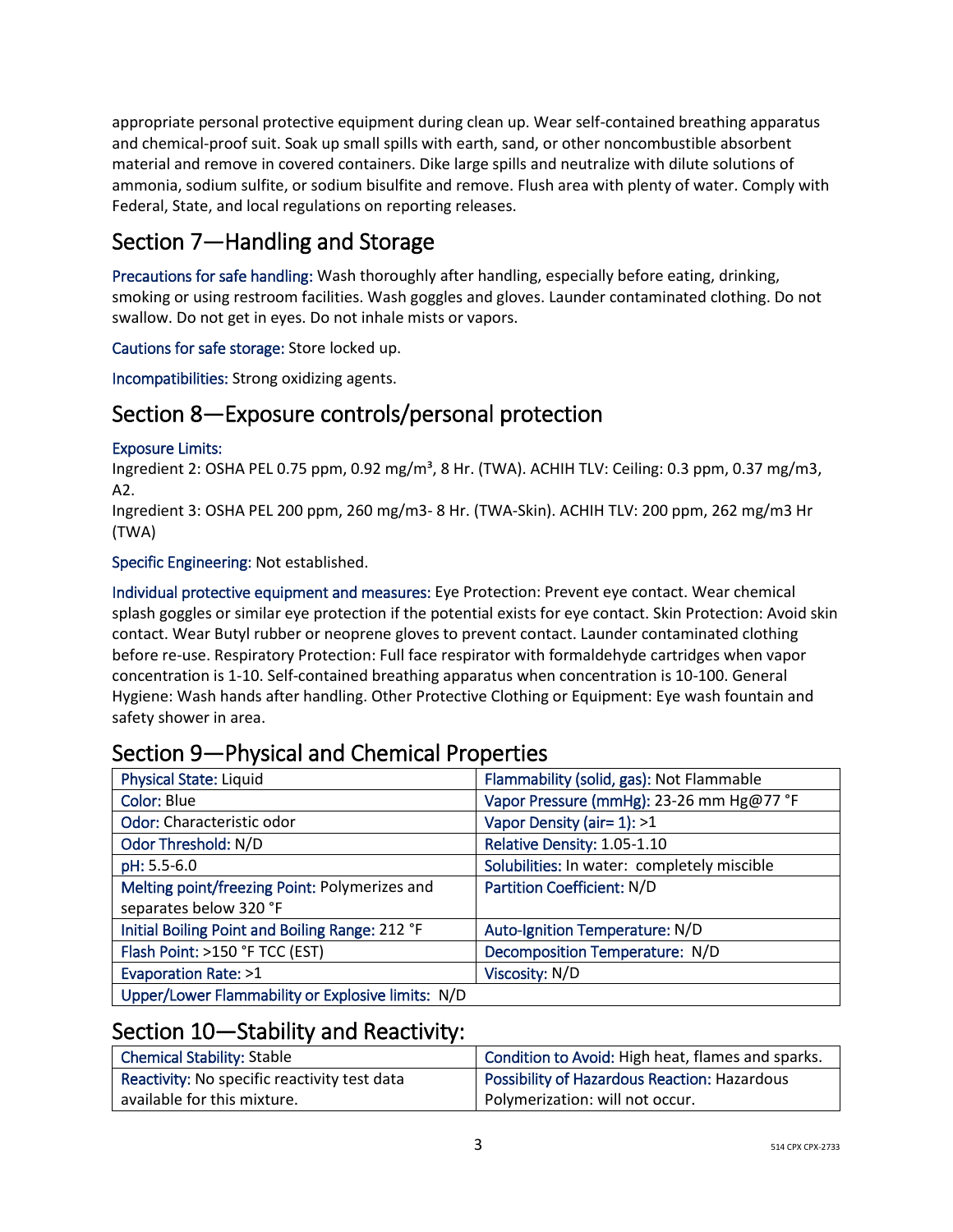| Incompatible Materials: Strong oxidizing agents,   | <b>Hazardous Decomposition Products:</b> |
|----------------------------------------------------|------------------------------------------|
| caustics, strong alkalis, isocyanates, anhydrides, | N/D                                      |
| oxides and inorganic acids. Some formaldehyde      |                                          |
| solutions react with nitrogen dioxide,             |                                          |
| nitromethane, perchloric acid and aniline or       |                                          |
| peroxyformic acid to yield explosive compounds.    |                                          |
| A violent reaction occurs when some                |                                          |
| formaldehyde solutions are mixed with strong       |                                          |
| oxidizers.                                         |                                          |

# Section 11—Toxicological information:

Information on the likely routes of exposure: Skin contact, eye contact, inhalation, ingestion.

| <b>Chemical Name</b>                          | Oral LD50           | <b>Dermal LD50</b> | <b>Inhalation LD50</b> |
|-----------------------------------------------|---------------------|--------------------|------------------------|
| Ingredient 1                                  | $>900$ mg/kg        | N/D                | N/D                    |
| Ingredient 2                                  | $100 \text{ mg/kg}$ | N/D                | 590 mg/kg              |
| Ingredient 3                                  | >5,600 mg/kg        | N/D                | N/D                    |
| Ingredient 4                                  | $>300$ mg/kg        |                    |                        |
| Product as a Whole                            | 2,202 mg/kg         | N/D                | N/D                    |
| The exact chemical identities and percentages |                     | N/D                | N/D                    |
| of composition have been withheld as a trade  |                     |                    |                        |
| secret.                                       |                     |                    |                        |

Important symptoms: Refer to Section 4—First Aid Measures.

#### Effects of Acute Exposure: N/D

### Effects of Chronic Exposure: N/D

Carcinogenicity: Ingredient 2: is listed as a carcinogen on the following: IARC, NTP, OSHA, ACGIH. It is listed on IARC as Group 1 human carcinogen for rare nasopharyngeal cancer in humans.

### Other Data: N/D

## Section 12—Ecological Information:

Ecotoxicity: Harmful to aquatic life with long lasting effects.

LC50: 10-100 mg/l, 96 hours (Fish) EC50: 2 mg/l, 48 hours (Daphnia) IC50: 0.4 mg/l, 24 hours (Algae)

| $\frac{1}{2}$                                  |                                |
|------------------------------------------------|--------------------------------|
| Persistence and degradability: This product is | Bioaccumulative Potential: N/D |
| readily biodegradable.                         |                                |
| BOD7 0.3 $g/g$                                 |                                |
| COD 0.4 $g/g$                                  |                                |
| TOC 0.15 $g/g$                                 |                                |
| Mobility in Soil: N/D                          | Other Adverse Effects: N/D     |

## Section 13—Disposal Considerations

Waste Treatment Method: Avoid release to the environment. Collect spillage. DO NOT DUMP INTO ANY SEWERS, ON THE GROUND, OR INTO ANY BODY OF WATER. All disposal practices must be in compliance with all Federal, State/Provincial and local laws and regulations. Regulations may vary in different